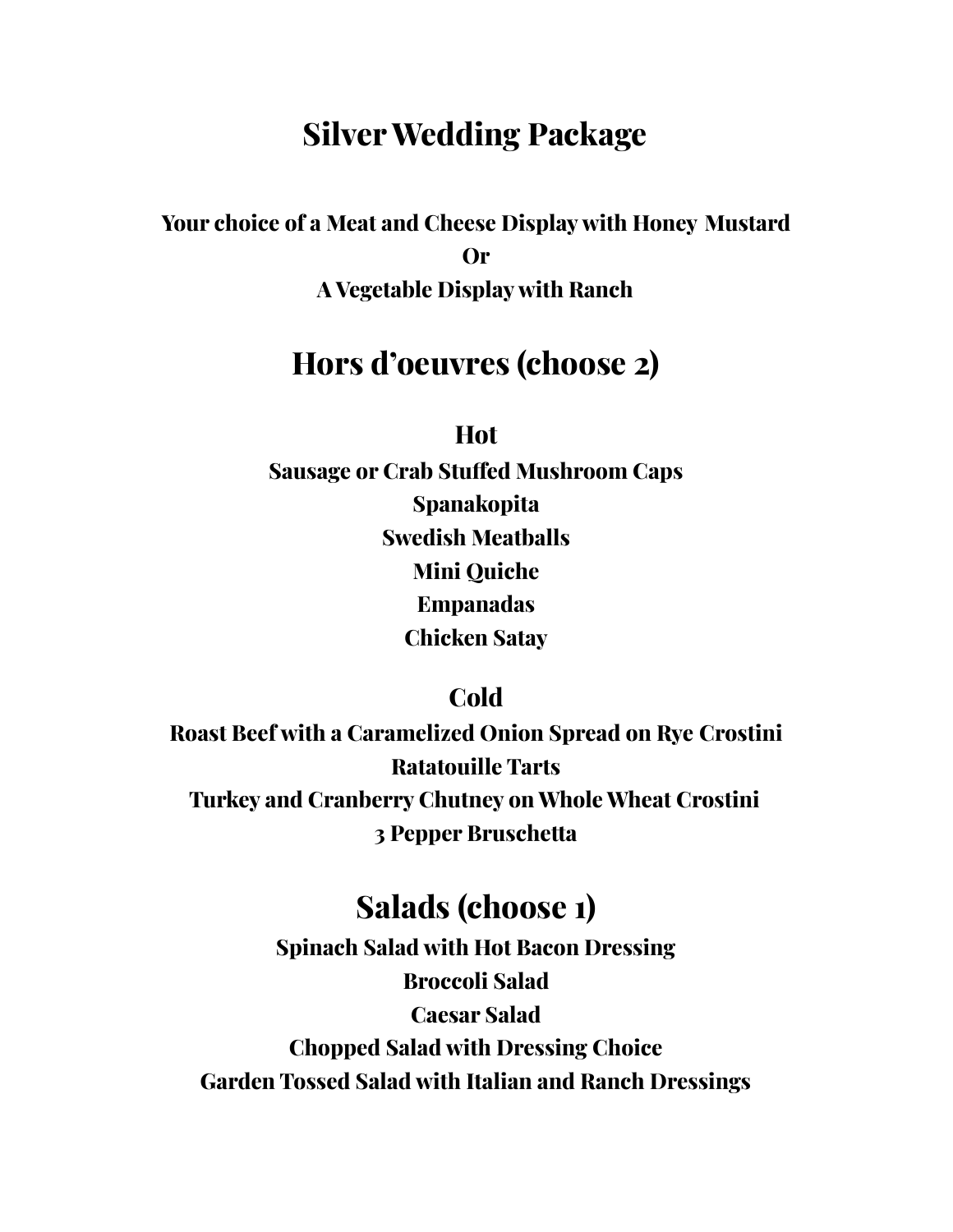**Entrees (choose 2) Carving Station (Chef Carved Meats) Pork Tenderloin with Apricot Mustard Glaze Top Round of Beef with Au Jus Roast Breast of Turkey with Pan Gravy Baked Ham with CherryApple Glaze**

### **Seafood**

**Shrimp Scampi English Style Cod or Tilapia**

### **Chicken**

**Chicken Cordon Bleu Southern Style Fried Chicken Baked Breast of Chicken Stuffed with Sage Stuffing Chicken Marsala Chicken Romano with Lemon Cream Sauce**

#### **Beef**

**Beef Stroganoff with Buttered Egg Noodles Pepper Steak with Steamed White Rice Beef Burgundy with Buttered Noodles Swiss Steak with Garden Vegetable Gravy**

### **Pasta Entrees**

**Rigatoni Bolognese Chicken and Broccoli Alfredo Scampi Style Chicken with cheese Tortellini Homemade Meat Lasagna**